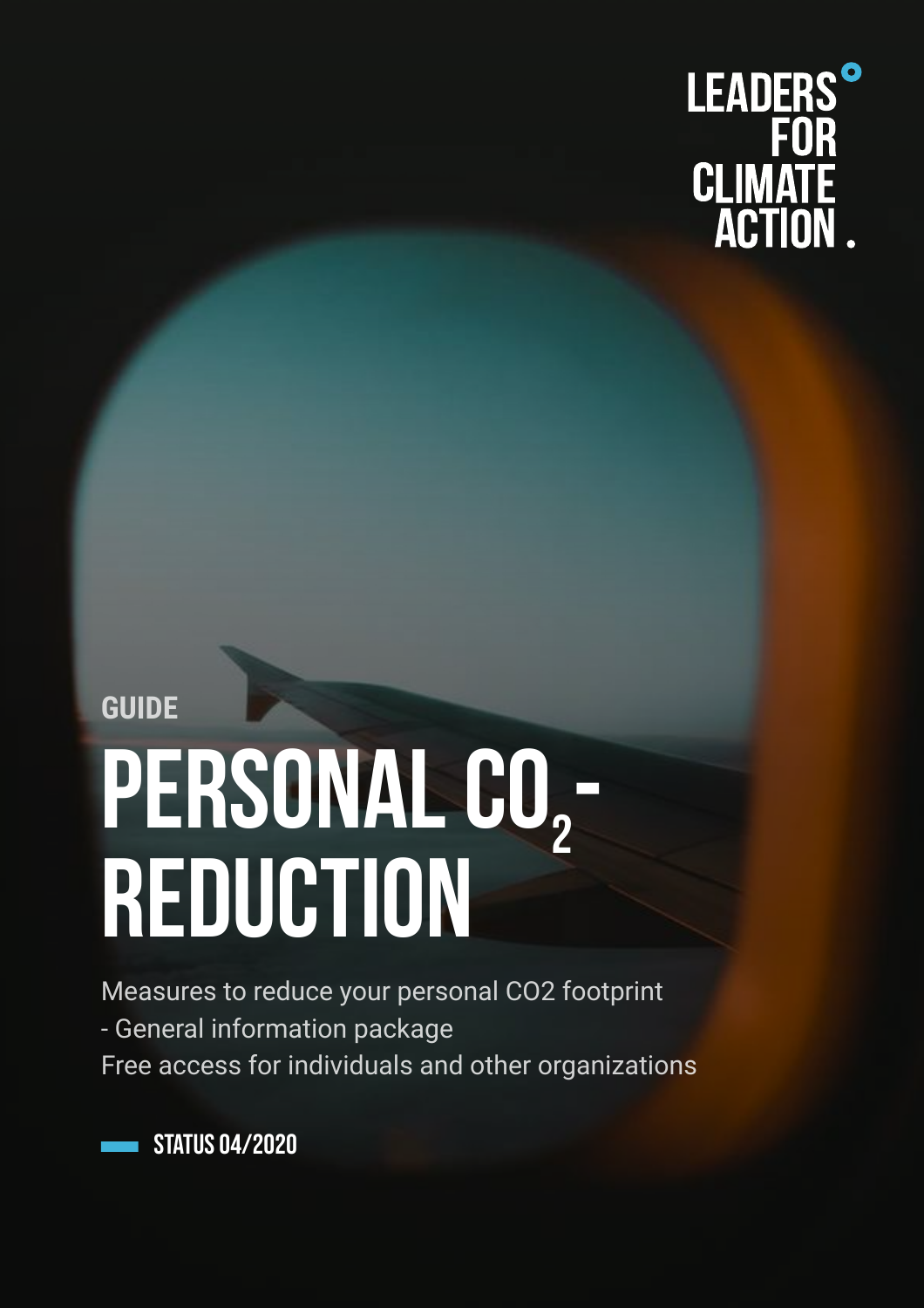# 1

# **Let's Go!**

In order to help you to reduce your CO<sub>2</sub> footprint, we have created a reference person who represents a typical digital entrepreneur in Germany based on our data. This member - let's call her Christina has a yearly  $CO<sub>2</sub>$  footprint of 30.19 t, which consists of the following:

| <b>Mobility</b>                  | 1 car (10,000 km p.a.), 2 intercontinental trips, 3 short-haul trips (one of<br>which in Business Class), 4 weeks in a hotel - 15.1 t |
|----------------------------------|---------------------------------------------------------------------------------------------------------------------------------------|
| <b>Consumption</b>               | generous (approx. 900 € per month) - 9.92 t                                                                                           |
| <b>Diet</b>                      | High meat consumption, partially regional/seasonal, occasionally<br>organic - 2,38 t                                                  |
| <b>Heating &amp; electricity</b> | German power mix with 12,000 kwh p.a., with a 4-person household, per<br>capita - 2.06 t                                              |
| General                          | Public emissions which she can not influence - 0,73 t                                                                                 |

In this guide, we would like to show you how Christina managed to reduce her  $CO<sub>2</sub>$  footprint from 30.19 t to approximately 10 t. Furthermore, she can indirectly save an additional 10 t via a green financial investment. We'll explain that to you at the end. Let's go!

| <b>MOBILITY</b>                                               | 15.1T |
|---------------------------------------------------------------|-------|
| <b>CONSUMPTION</b>                                            | 9.9T  |
| <b>DIET</b>                                                   | 2.4T  |
| <b>TEATING &amp; ELECTRICITY</b>                              | 2.1T  |
| <b>ALLGEMEIN</b>                                              | 0.7 T |
| $\overline{\text{co}_{z}}$ -Footprint: $\textbf{30.19}$ t co. |       |

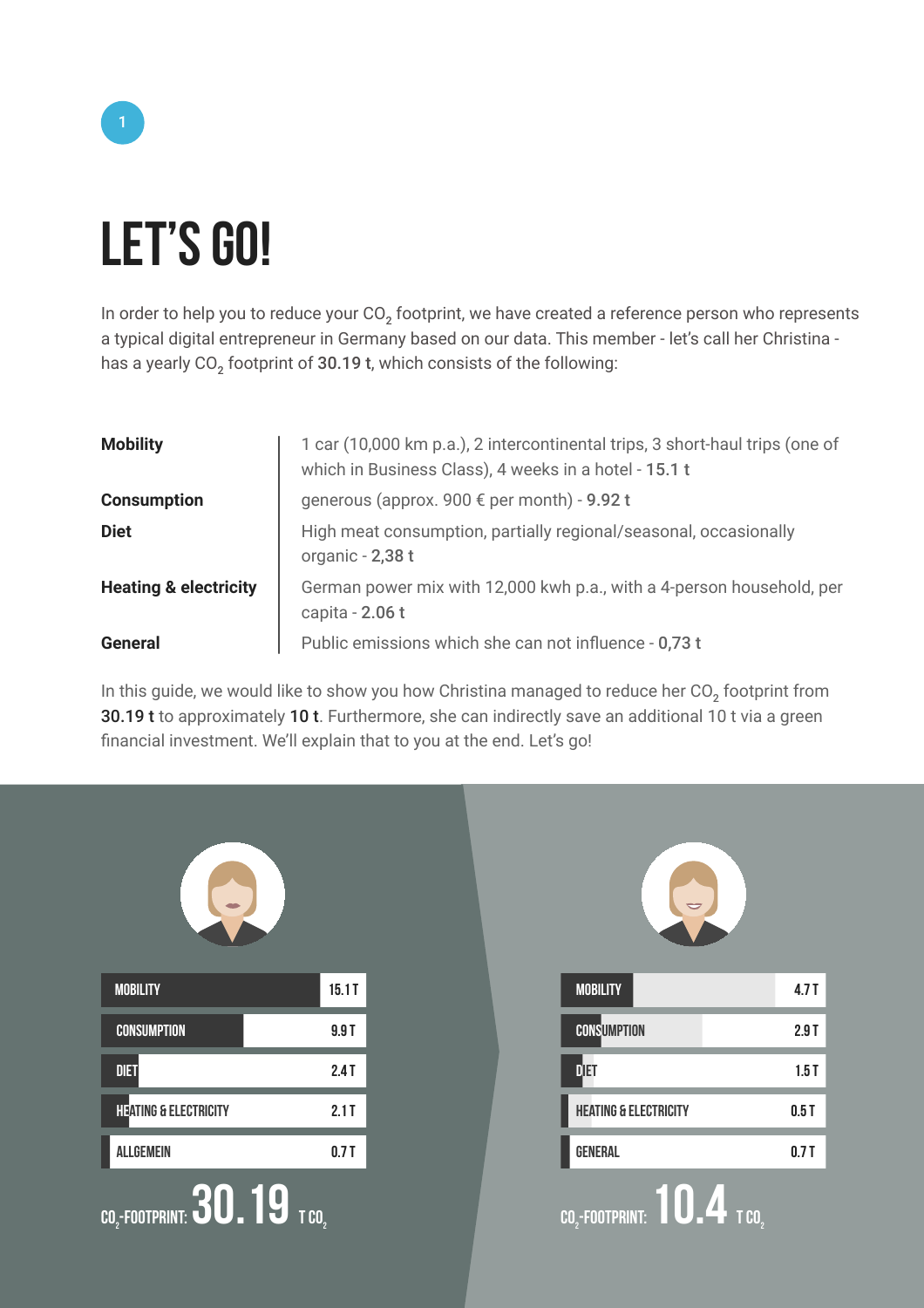# **Reduction measures**

# **1. Environmentally friendly travel**

Long distance flights are one of the worst climate sins that the average entrepreneur commits on a regular basis. In doing without a long distance flight, e.g. to the USA, you can save approx. 4 tonnes of CO<sub>2</sub>. In addition, business class flights contribute twice if not three times more to your  $CO<sub>2</sub>$  emissions, first class flights increase this as much as six-fold!

You should therefore consider:

- When do I fly? Often you can combine several events to avoid having to fly more often
- Fly economy class rather than business class
- Is a video conference an option?

For trips in and around Germany, we recommend you to take the train. For longer journeys your  $CO<sub>2</sub>$  emissions are only  $\frac{1}{6}$  in comparison to flying. Going on vacation? Check areas in and around Germany first: [destinations in Germany,](https://www.travelbook.de/ziele/urlaub-in-deutschland-unterschaetzte-reiseziele) [Europe's most beautiful cities,](http://www.travel-flip.com/staedtereisen-bahn-extra/) [destinations](https://wandernd.de/reisen-mit-dem-zug-nordeuropa/)  [for train travellers](https://wandernd.de/reisen-mit-dem-zug-nordeuropa/)

And in case a special long distance trip is planned: you can find handpicked, exclusive hotels and holiday homes that are environmentally friendly and sustainable on [Greenpearls.](https://www.greenpearls.com)

### **Christina's reduction measures**

| Avoiding a long distance flight by organizing<br>appointments together        | $-3.41$ |
|-------------------------------------------------------------------------------|---------|
| Not travelling in Business Class on the remaining<br>intercontinental flights | -1 հ․   |

**-8t**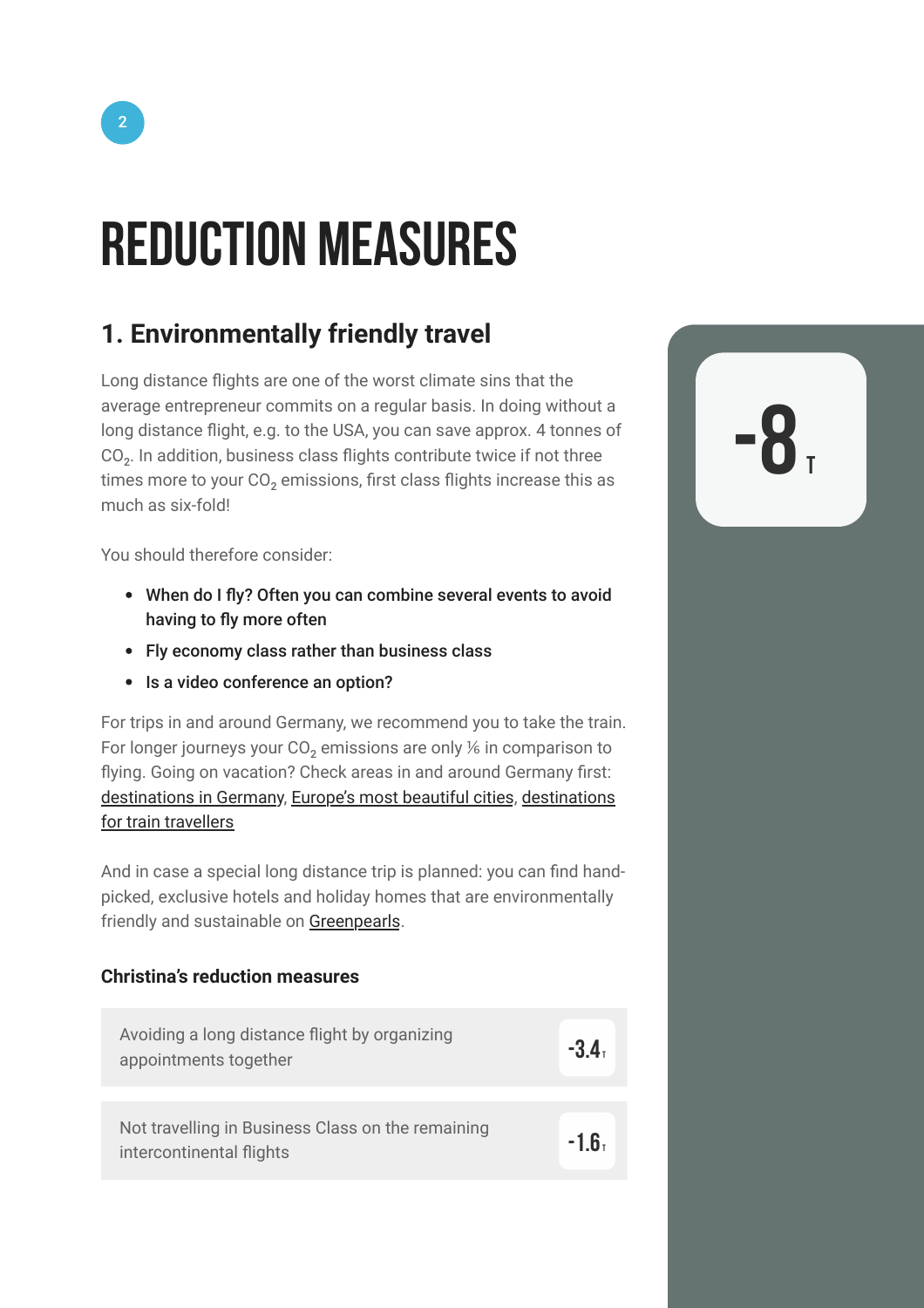Travelling by train instead of flying for meetings **-2.0**<br>within Germany **-2.1** 

Reduction of nights in hotels to under 2 weeks per year **-1** the motion of mights in hotels to ander 2 weeks per **-1** the set of the set of the set of the set of the set of the set of the set of the set of the set of the set of the set of the set of the set of the set of t

### **2. Not travelling by car**

Choosing an alternative transport method to the car not only reduces the amount of greenhouse gases being released, but also reduces fuel costs! Whether it's sunny, raining, or snowing - here are the top 5 alternatives to a car:

- Local public transport: use the well-developed public transport infrastructure in Germany
- Electric cars: invest in an electric car, but make sure it's powered by green electricity
- Car sharing: if the weather's bad, be climate neutral and share vehicles and costs
- Car pooling: be green and save money
- Walk: 100% emission-free and good for your health
- By bike: either with your own bike or rent a bike

### **Christina's reduction measures**

Swapping from having a luxury car to the local public transport **-2.4 t**

## **3. Your consumption**

Before buying new things, consider whether you can either borrow the item from someone or can get it second-hand. You can often find used items in almost new condition which are not only better for the climate but are often also cheaper.

 $-2,4$ 

 $-7$ 

3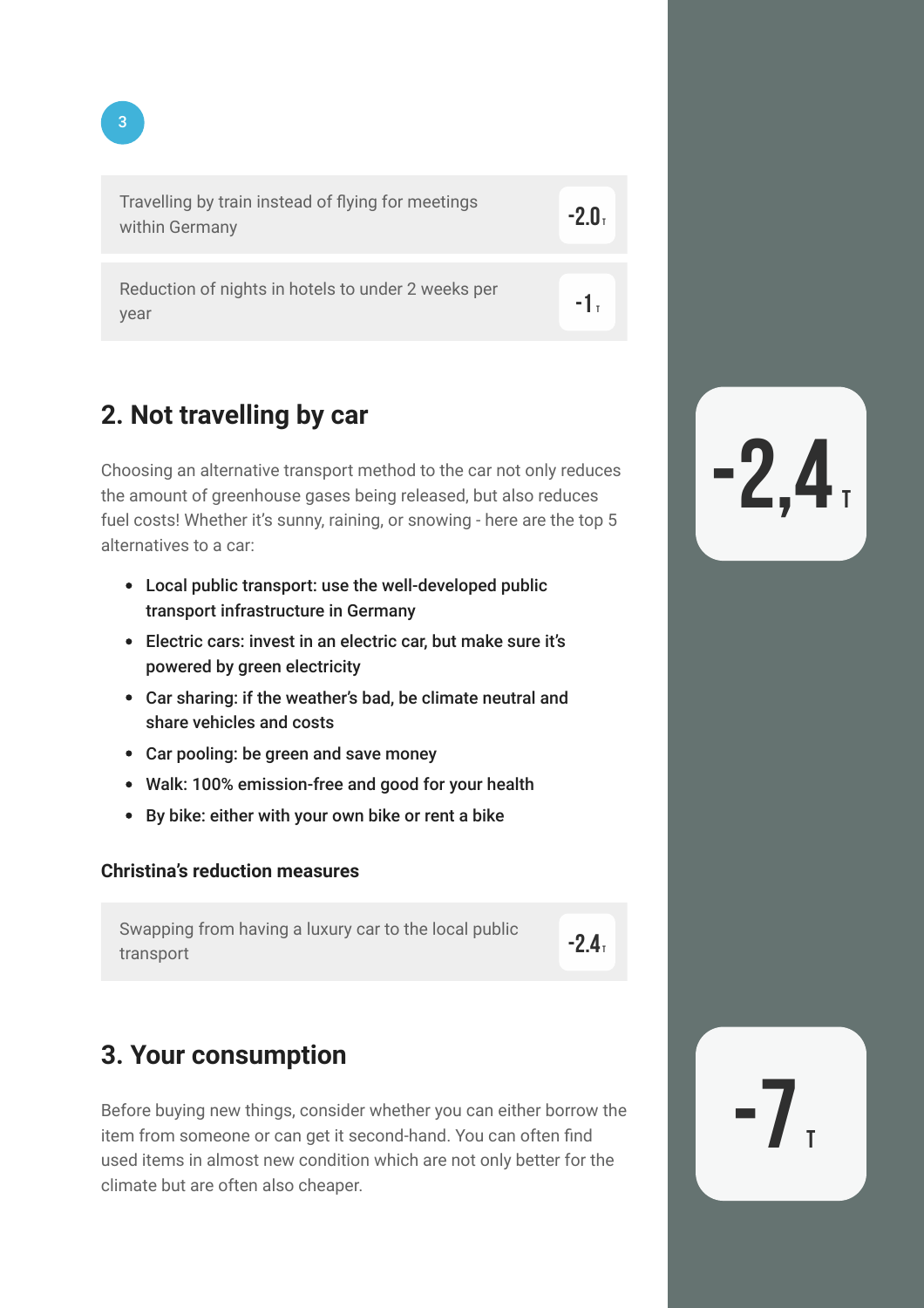4

The four consumption areas with the highest  $CO<sub>2</sub>$  emissions are textiles, furniture, paper, & entertainment. These are an especially large burden on the environment as a substantial part of the upstream production chain is based abroad, e.g. cotton production for textiles or pulp production for paper. The domestic parts of the emissions per capita are vastly lower, but the entire production process must be taken into consideration.

### **Sustainable fashion**

Those of us who feel the need to keep up with the latest trends are drastically increasing our CO<sub>2</sub> emissions. A cotton shirt produces on average 11 kg of  $CO<sub>2</sub>$  - and that's actually not much, as cotton is a natural fiber. Synthetic fibers, like polyester and PVC for example, generally produce 40% more emissions.

The golden rule for sustainable shopping is therefore: reduce - reuse recycle. Sustainable consumption means, above all, consuming less! Buy high quality timeless fashion, wear it for longer, and repair it. As a last step, recycle it.

Thanks to these tips, you can ensure you keep with the trends and are also environmentally friendly:

- Slow fashion is good for the climate! Wear your clothes for longer and go shopping less often
- Buy fair and sustainable clothes. Look out for the following seals to ensure this:



When buying things, buy recycled materials - this way you save resources and CO<sub>2</sub>

### **Furniture**

Furniture which is not produced in an environmentally friendly way or that originates from non-sustainable forestry increases your  $CO<sub>2</sub>$ emissions and the pollutant contents in the direct vicinity.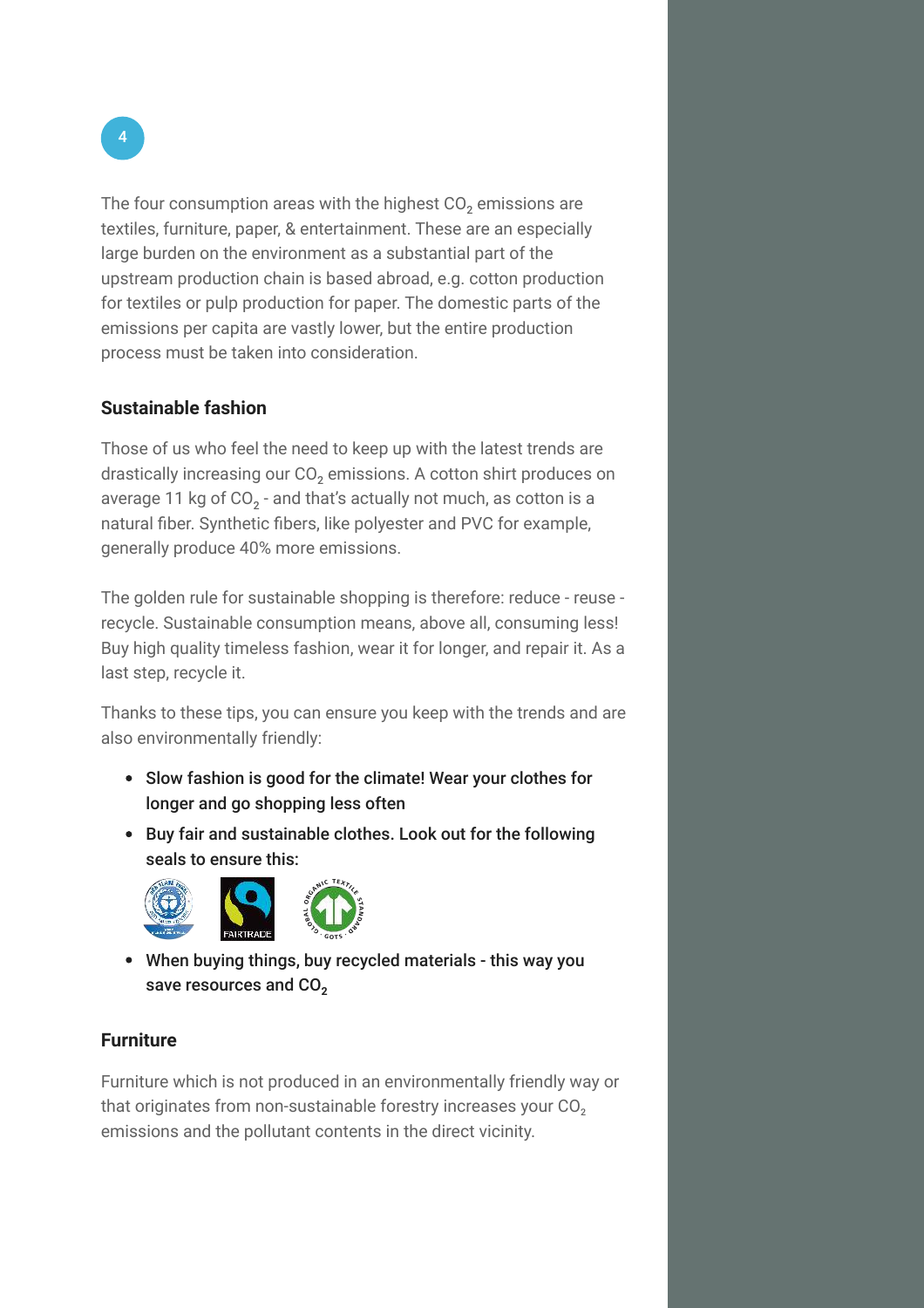5

Often wooden materials, adhesives, and varnishes contain volatile organic compounds like solvents, terpenes, aldehyd and softening agents. The German National Forest Act prescribes a sustainable management and resource-efficient use of forests. You should therefore ensure to use furniture sparingly, purchasing long-lasting, regional, and therefore sustainable furniture.

### **Paper**

For paper the key is also: recycling! The primary raw material in the production of fresh fiber paper is wood, the secondary raw material being waste paper. Recycled paper, however, is comprised of 100% waste paper and therefore saves both water and resources. The recycled paper may not be perfectly white but it is free of peroxides, sodium carbonate, and sodium hydroxide. These chemicals are used not only in the production of fresh fiber paper, but also in the bleaching of recycled paper. Producing recycled paper uses 2 to 3 times less energy and is therefore 5-10% cheaper.

### **Entertainment**

When purchasing entertainment devices, buying second hand products allows you to save a lot of  $CO<sub>2</sub>$ . The average smartphone generates 47 kg of  $CO<sub>2</sub>$  emissions in its lifetime. 57% of these emissions are generated during production.

### **Christina's reduction measures**

Reducing her spending to 300 € per month, buying second hand, sustainable, resource-saving, and longlasting

 $-7 \frac{1}{1}$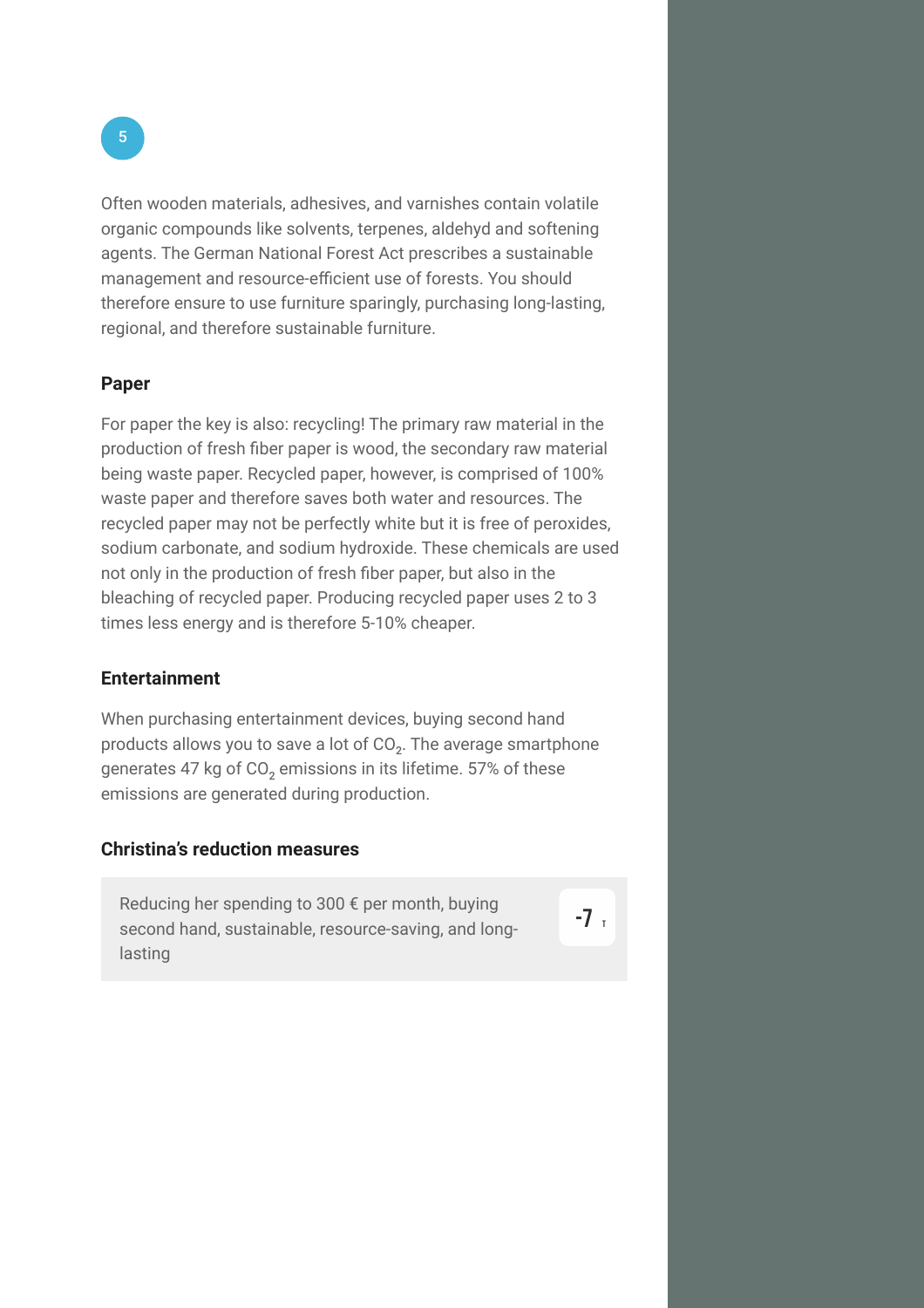## **4. Green electricity - Now!**

When switching to green electricity, you should pay attention to the energy provider, where the energy is produced, and the certificate. We recommend providers who only produce green electricity. Transparency where the energy comes from is also important: from Germany. The most important certificates for this are the TÜV Nord, OK Power, and Grüner Strom Label Gold. These guarantee electricity from 100% renewable resources, further development to produce renewable energy, and the reduction of environmental impact.

You can find a comparison of the best eco-power provider[s here.](https://www.oekostrom-anbieter.info/oekostrom-vergleich/oekostrom-vergleich.html)

### **Christina's reduction measures**

Switching her private electricity provider to green electricity **-1,55t**

### **5. Low CO<sub>2</sub> diet**

Plants are better for the climate than animals. In avoiding the consumption of meat, fish, and milk products, you can greatly improve your CO<sub>2</sub> emissions.

 However, in order to offer fruit and vegetables all year round, tonnes of CO<sub>2</sub> go into heating greenhouses and transport every year.

Make sure that you purchase locally produced organic fruit and vegetables at the right time! Introduce vegetarian days and ensure that if you do buy meat or fish, you ensure they are organically reared or farmed. That way it's not only better for the climate, but also for both you and the animal! Switching from butter to margarine, for example, can save 47 kg of  $CO<sub>2</sub>$  per year

Our tips for a low CO<sub>2</sub> diet:

- Introduce vegetarian days and reduce meat consumption
- If you buy meat, ensure its organic and regional

# $-1,55$

# $-0.84$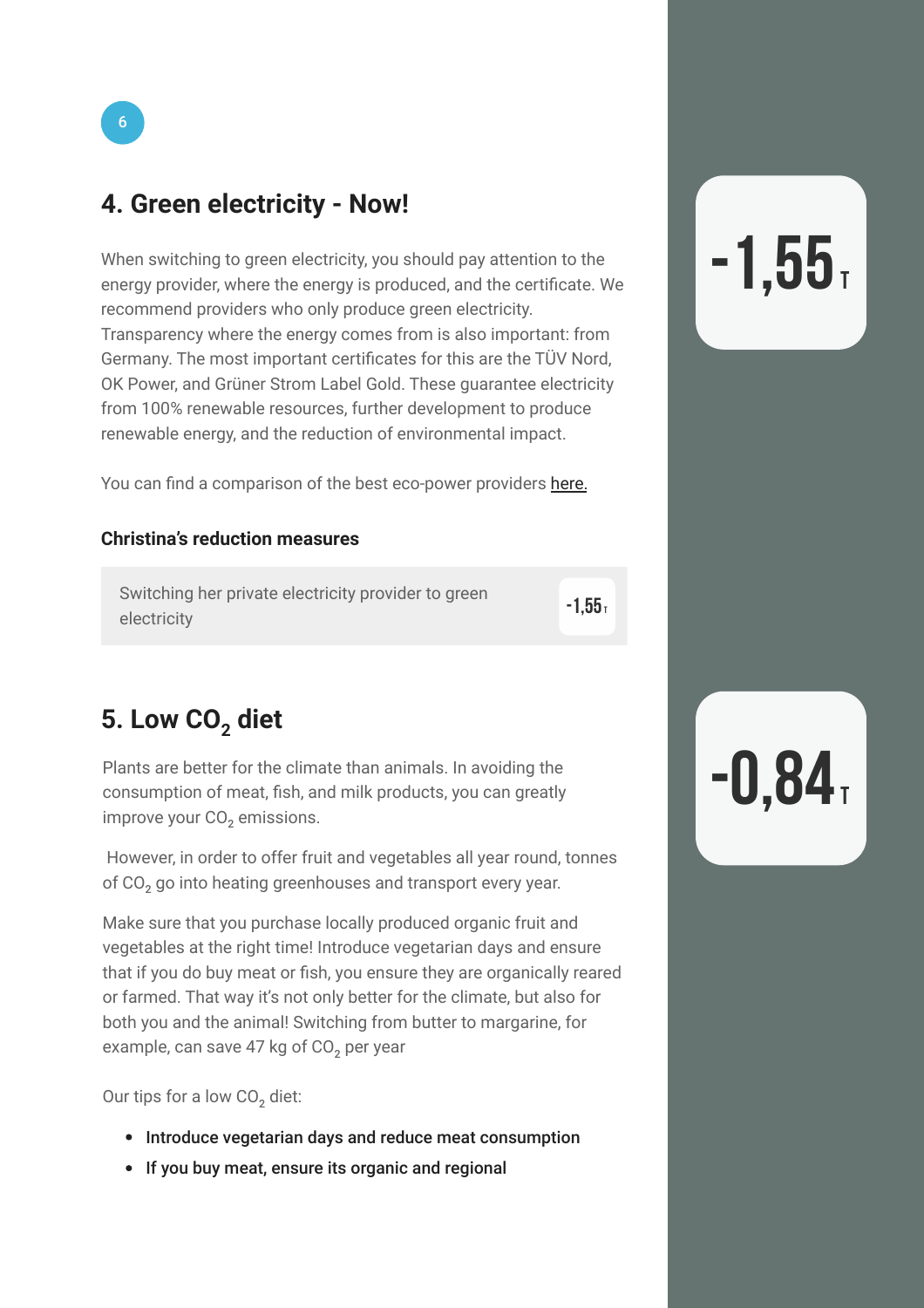

- Replace milk products with plant-based alternatives
- Regional and seasonal produce is especially environmentally friendly
- When purchasing food, ensure high quality in general

You can find tasty and environmentally friendly recipes on [Klimatarier!](https://www.klimatarier.com/de/Rezepte)

When do things grow? Check the [seasonal calendar.](http://kulitpari.club/wp-content/uploads/2019/03/saisonkalender-wann-wachst-welches-obst-und-gemuse-tout-bilder-obst-und-gemuse-zum-ausdrucken.jpg) If you buy produce at local markets, you support smaller producers. Find weekly [markets i](https://www.wochenmarkt-deutschland.de)n your area.

### **Christina's reduction measures**

Reduction in meat consumption, mainly regional and seasonal, organic **-0,84t**

### **Food Waste Movement**

18 million tonnes of food produce are thrown away each year. This relates to approximately one third of produced goods. Over half of this can be avoided. Due to a surplus of supermarkets, restaurants, and produce, a lot of food is not purchased or goes off and has to be disposed of. As a rule of thumb: only purchase what you're sure you'll use!

### **6. Electricity & heating - Smart Home**

Firstly, the most important point: when buying electrical goods such as a dishwasher, washing machine, or oven, always check the energy label. Purchase electrical goods with A+++ in order for the CO<sub>2</sub> emissions to be as low as possible.

[Here](https://smartricity.de) you can check how much energy your electrical goods use and can find more energy efficient electrical goods.

Smart home technology can make your everyday life easier by connecting devices. This, in turn, enables you to adjust and save electricity and heating costs.

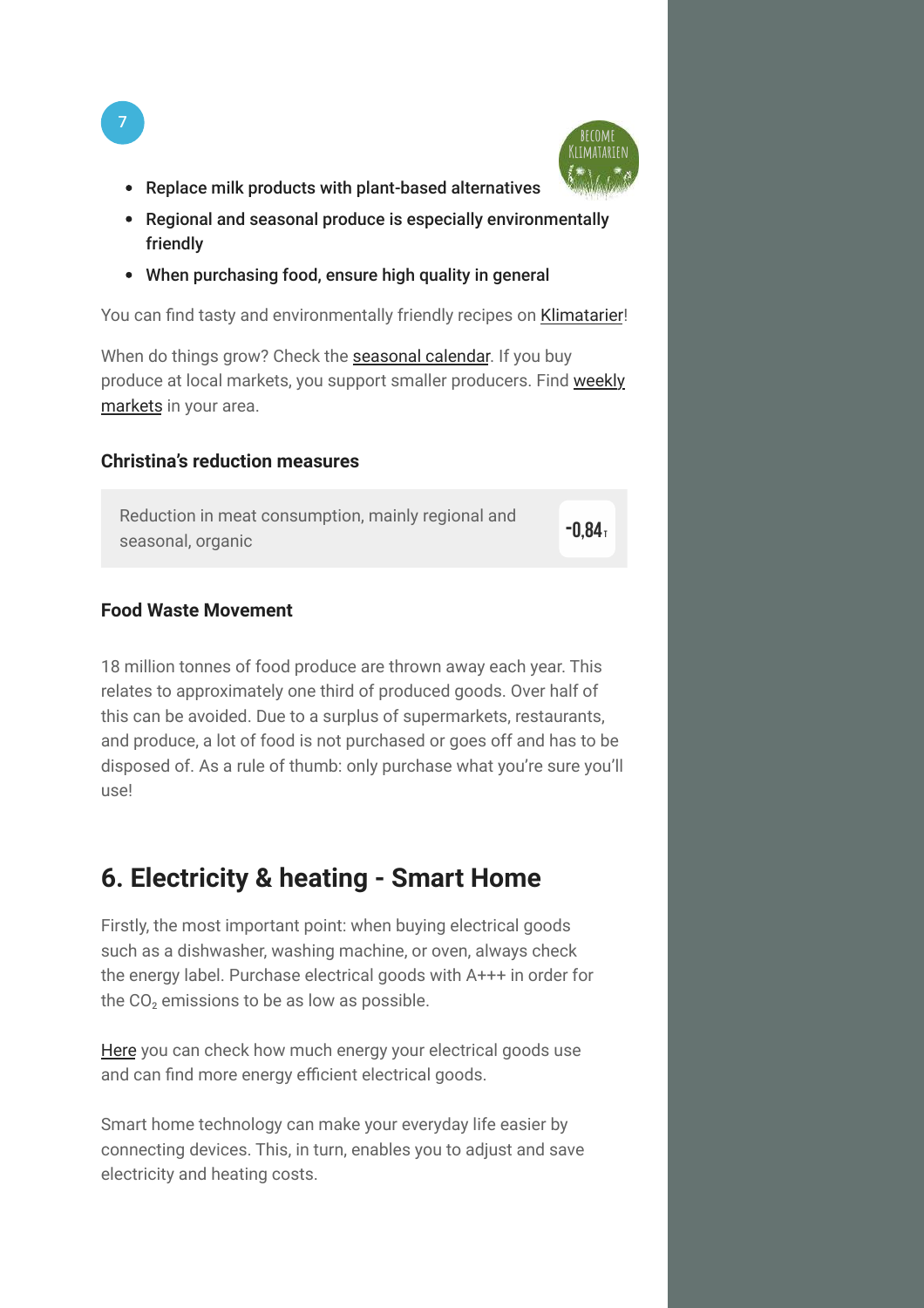

You can control your devices from wherever you are and can reduce energy waste. The costs to install such devices may be higher, but your CO<sub>2</sub> emissions will be reduced.

### **Clever heating**

Optimizing your energy and heating costs is made easier if you have a thermostat. Often this is already part of smart home installations, allowing the room temperature to be adjusted automatically and thus, to avoid energy waste caused by permanent heating.

Installing a smart thermostat allows large areas including several rooms to be linked.

In general: the cooler, the better. Reducing the temperature by 1 °C saves around 6% energy. For an area of 70 m<sup>2</sup> that's approximately 160 kg CO<sub>2</sub> per year. Leaving windows open may ensure lots of fresh air, but the majority of thermal heat is lost.

Here are three tips to save energy:

- 20 °C in the living room, 18-20 °C in the kitchen, 23 °C in the bathroom and 16-18 °C in the bedroom - optimal for the energy budget
- Opening the windows wide for short periods of time rather than having them permanently tilted
- Showering instead of having a bath

### **Save electricity - it's easy!**

A 30 °C washing machine cycle saves ⅔ of electricity and CO<sub>2</sub> emissions in comparison to a 60 °C cycle. The dishwasher also cleans just as well on a 50 °C cycle instead of 70 °C, and food stays just as fresh when the fridge is set to 7 °C rather than 5 °C. These small temperature changes can save a lot of energy and CO<sub>2</sub>. Very important: electronic devices such as computers, televisions, microwaves, or printers use a lot of electricity in standby mode. Buying a plug with multiple sockets and an on/off switch is therefore helpful as you can switch off several devices with the flick of a switch. Otherwise, you can always just pull the plug out!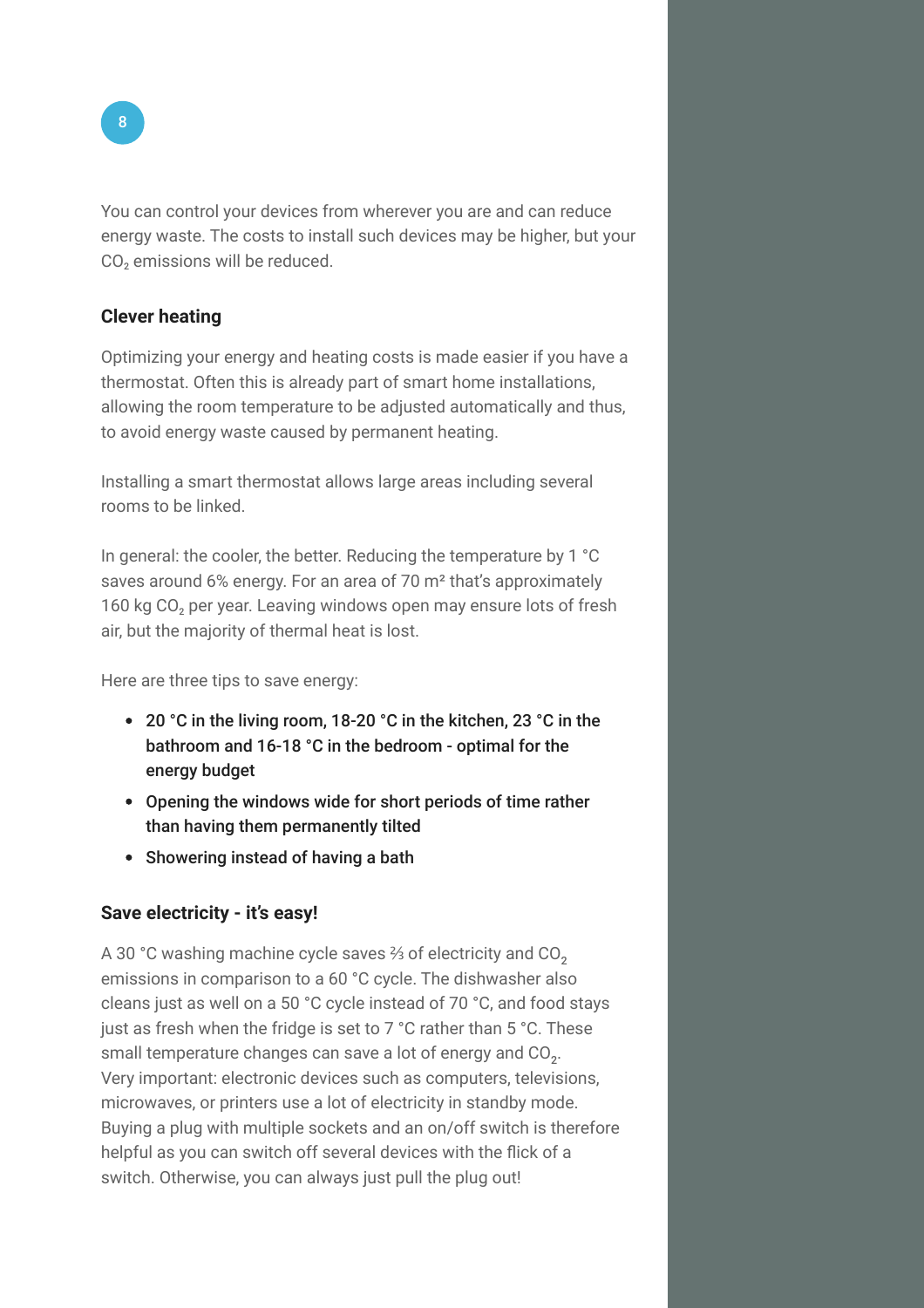## **7. Too much (plastic) waste**

This part has less of an effect on your total CO2, but it's still very important in order to ensure a healthy and existing ecosystem.

3.5 million tonnes of waste are produced by humans daily, and this figure is rising. Packaging is often comprised of different synthetic materials and therefore can't be recycled. Burning waste may generate energy, but it also produces greenhouse gases. As the extra energy would otherwise have been generated via fossil fuels, burning waste is the lesser of two evils for the climate. Nevertheless, the increase in waste is a huge issue in all ecosystems, whether on land or in the sea. Regardless of your total  $CO<sub>2</sub>$  output, you can concentrate on the following points in order to preserve living habitats and to ensure that nature is not damaged:

### **Separate waste correctly and recycle**

What goes where? And what can I reuse? When separating waste, several points should be considered in order to recycle paper, packaging, & residual waste as efficiently as possible.



- Lightweight packaging: this includes synthetic materials, metal, and composite materials
- Containers made of glass: this is separated into the respective brown, green, and white glass containers
- Waste paper: this includes cardboard, cartons, and paper
- Organic waste: fruit and vegetable remains, teabags, coffee grounds, and egg shells
- Residual waste: everything from hygiene articles, cigarette buds, and candles, to light bulbs

The less waste you produce, the better it is for the environment and for your total  $CO<sub>2</sub>$ . Try to reuse things. You can find more information about waste separation, including what points you need to consider [here.](https://www.awm-muenchen.de/fileadmin/PDF-Dokumente/privatkunde/Trennliste_englisch.pdf)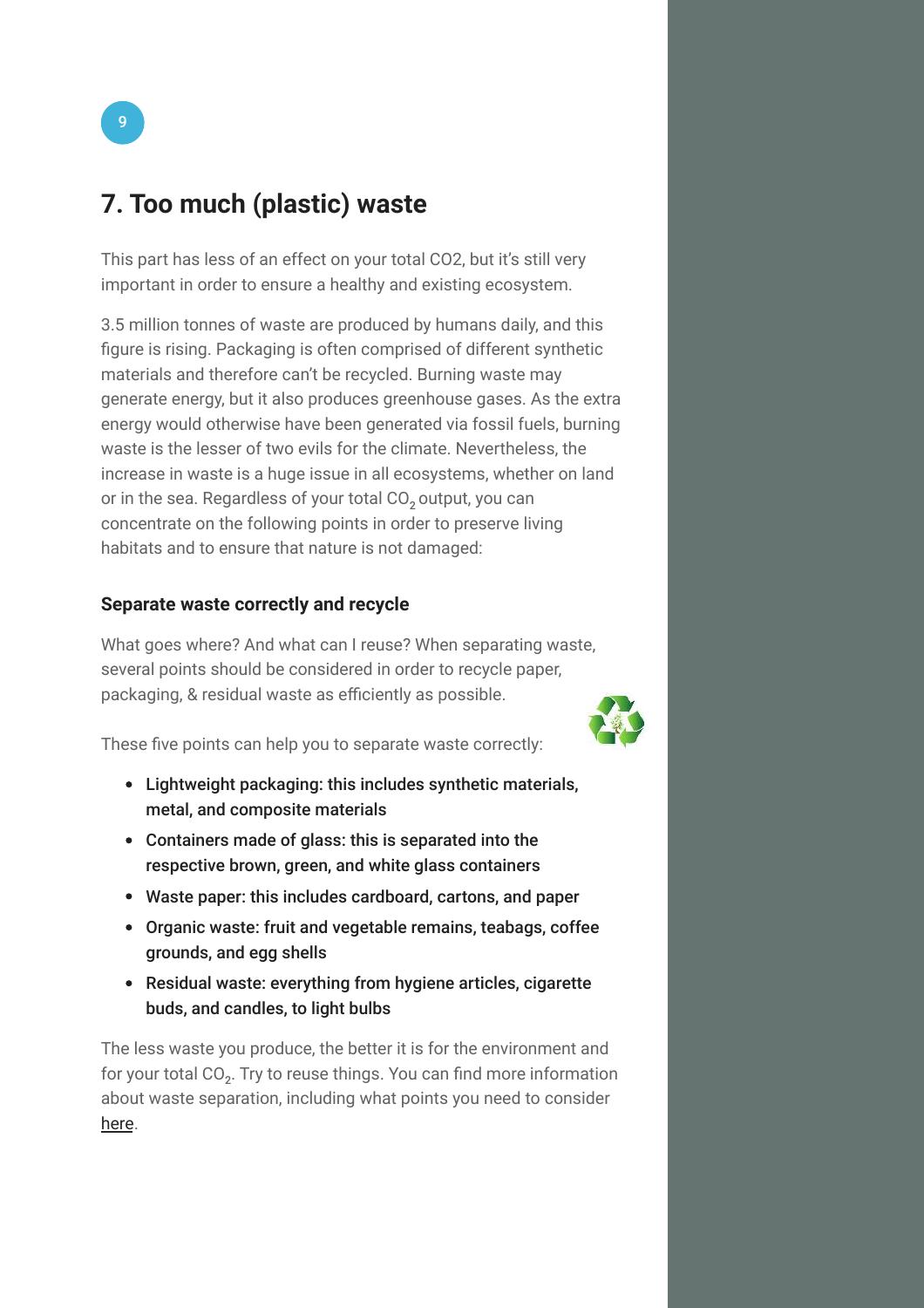### **Zero Waste Please**

In order to avoid waste, there are environmentally friendly alternatives to articles we use daily which don't contain plastic and have less waste packaging.

For example:

- Straws made of glass, metal, wood
- Reusable coffee cups
- Fruit nets and carrier bags made of cloth
- Sheets made of beeswax instead of plastic wrap/cling film
- Toothbrushes made of wood

You can find these and many more zero waste products online in zero waste shops.

#### **Everything chemical?**

Washing powder, shampoo, soap, all-purpose cleaner, and cosmetics - commercial products are often full of unnatural components, fragrances, and come in plastic bottles. Often unfiltered wastewater flows into the sea and causes huge damage. Despite  $CO<sub>2</sub>$  reduction, these ecosystems are severely at risk. Ecological versions of these products are free from optical brightening agents, surfactants, palm oil, and colorants. They don't damage the ecosystem and are also not made of PET packaging and microplastics.

Our tips and tricks for environmentally friendly washing:

- Washing powder with an eco certificate
- Soap nuts and washing balls are natural, reusable, and cheap
- Soap and shampoo bars save on plastic packaging but make sure they are free of palm oil
- Citric acid is an all-purpose cleaner that is natural and only has a light scent

10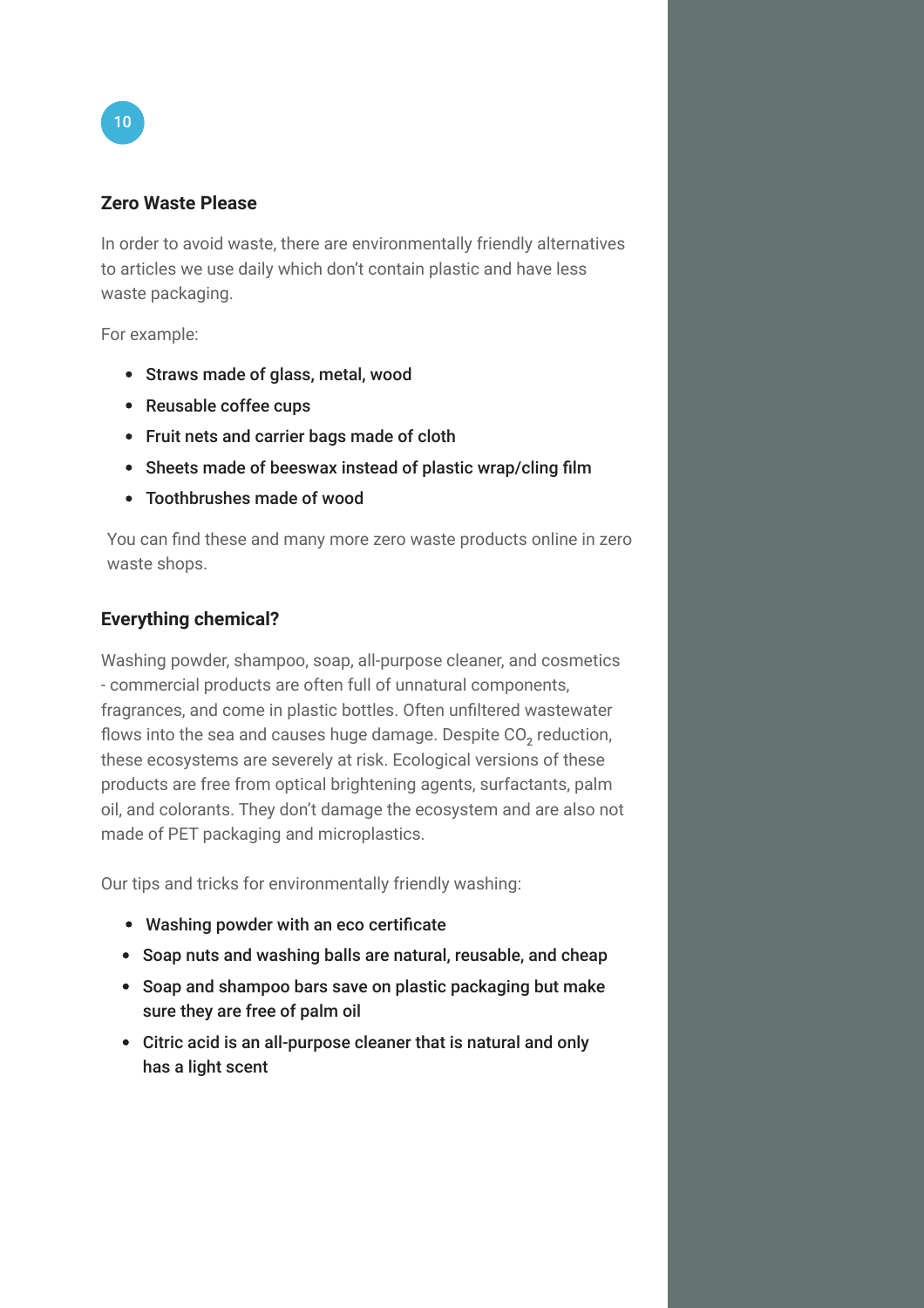

### Last but not least: save CO<sub>2</sub> indirectly - green investments

Do you know which projects your bank invests in?

While you are trying to reduce your personal footprint, maybe your bank is supporting nuclear or coal power, gun production, or rainforest clearing to produce palm oil. Green banks invest your money in accordance with strict sustainability criteria and with high transparency. You can therefore be sure that your fortune is only invested in a social and ecological way.

You can find out more about green finances [here.](https://greenbanknetwork.org/what-is-a-green-bank-2/)

### **Concluding words**

These seven points enable you to reduce your  $CO<sub>2</sub>$  emissions and to make your own contribution to climate protection. Please spread the word and speak to your friends and colleagues about this so that everyone develops a consciousness for the consequences of their actions and we can work together to ensure a healthy living environment.